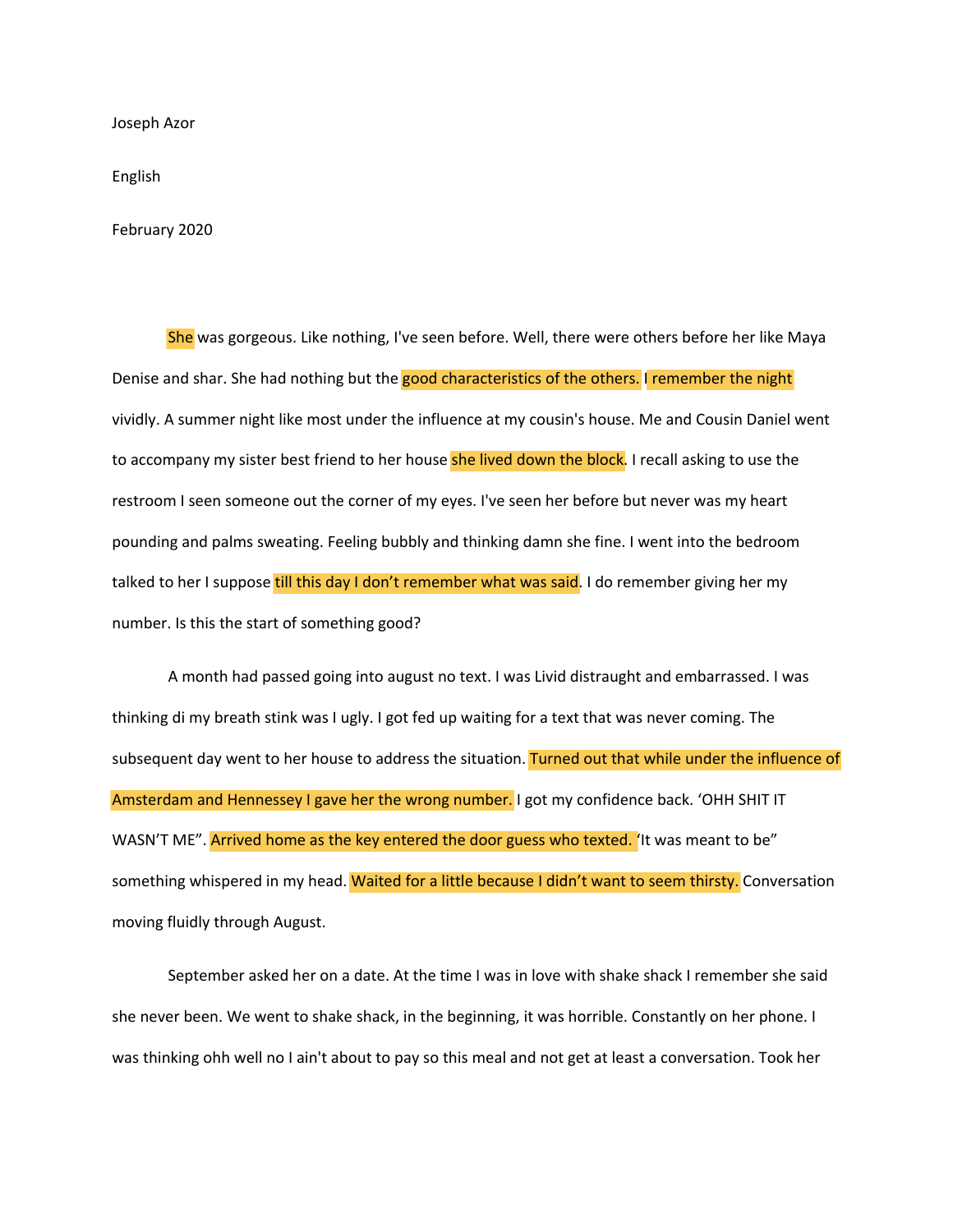phone away. **She was honest and said she never done something like this before. I was shocked** surprised. That should've been clue one. It's sunny and we time some I propose to walk on the Brooklyn bridge. We talked and talked it felt effortless. When nothing was being said it felt comfortable. If comfortable silence is a thing.

We went to the same school. Never like the idea of a school relationship. Everybody knowing your business. But it wasn't like that it was a us thing. October Soon approaches everything was well. The first week of October we out to a movie. She came home late and got in trouble wasn't allowed to do things after school. This was disappointing because I love going out to places. October started the habit of me always going to see her at her house. You may ask how was that possible. Well her mother the main obstacle went to work at night. My mother went to work at night. My dad didn't care where I was, I just had to tell him. Her aunt my sisters' best friend was cool with me so she wouldn't snitch. Four times a week at 6:00 pm I would take a uber from my house to hers. Retrospect that a lot of money I spend. At the time I loved it I was spending time with this girl I liked. We would watch a movie until it was time for me to go at 4:30 every morning.

November, she shared some dark secrets with me. We talked about her past and my past. She told me about the men who did her wrong and the darkest secret of all. On how her stepdad in her country touched and her mother didn't believe her. I held her and wept. I wondered how this world could be so cruel to a girl I adored so much. I whispered in her ears as she held me, I don't ever want to hurt you. I want to make you smile like you smiled as we held hand walking across the Brooklyn Bridge on our first date. She looked at me and kissed me and smiled.

December approach she was cleaning her room she kissed me with such intensity my heart-skipped beats. She put her hand on my chest while we laid facing each other and said I love you. I look around hoping she was talking to someone else thinking. She can't possibly love you. My insecurity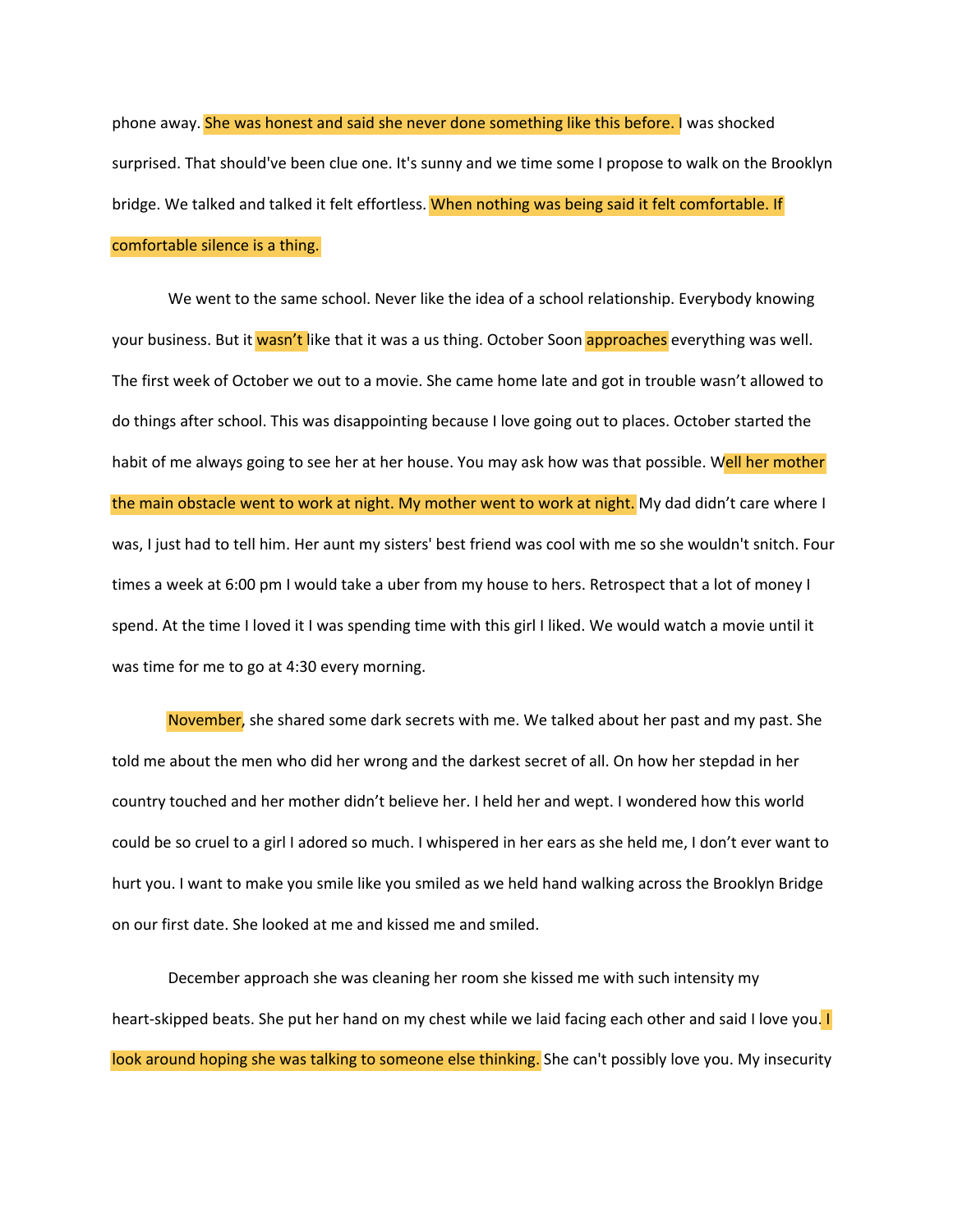set in. I took a while to answer. Our eyes locked with a smirk or a grin on my face not because I found the situation funny but because I'm in shock. Do I love you? I said to myself. I thought I don't want to tell you I love to break your heart after. I knew I loved her. It may be cliqued to say but I loved you from the first night I saw you. That night I remembered that it wasn't your beauty I saw at the corner of my eyes it was your smile. It was so uniquely beautiful with so much hurt hidden behind it and I want to fix that. What felt like hours to her and second to me waiting for me to say I love you too. I said I have to go.

The stupidity right... I wanted to tell her I love her but instead, I said I have to go. I waited for my uber in the rain called my best friend tiffany we conversed about the situation understandably she was not on my side. Hang up. As my keys entered my door, I got a text from her. it said, "I don't want you to feel like you have to me you love me" In my head I said I do. I avoided her at school I was like a ninja. The situation was too uncomfortable and embarrassing to talk to. So, I contemplated about should I go to her house. Took 3 hours to decide that I should go I went. I sat at the edge of the bed as she laid down. I knew I loved her, I knew I had to say it, I just didn't know how it would be received. That was scary. I said I love you too in quiet voice... she said huhhh... I sighed because I know she heard me. I said I Love you too. As I leaned in and kissed her.

I told this girl I loved her. What next now I had to make her my girlfriend. I'm horrible with dates so I pick January 1 my birthday to ask her. I asked her on my birthday sent a romantic little paragraph and stuff. This is when everything would change.

Thing was a little rocky I started to see the craziness. It started with infrequent text back. The lack of responsiveness. Took nothing of it. The conversation became drier. Justified it. However, there was a point I grew tired of it. Instead of addressing the situation I continued to act as if everything was normal. I felt like I was being played, getting cheat, so I did the unthinkable I cheated on you. At the time